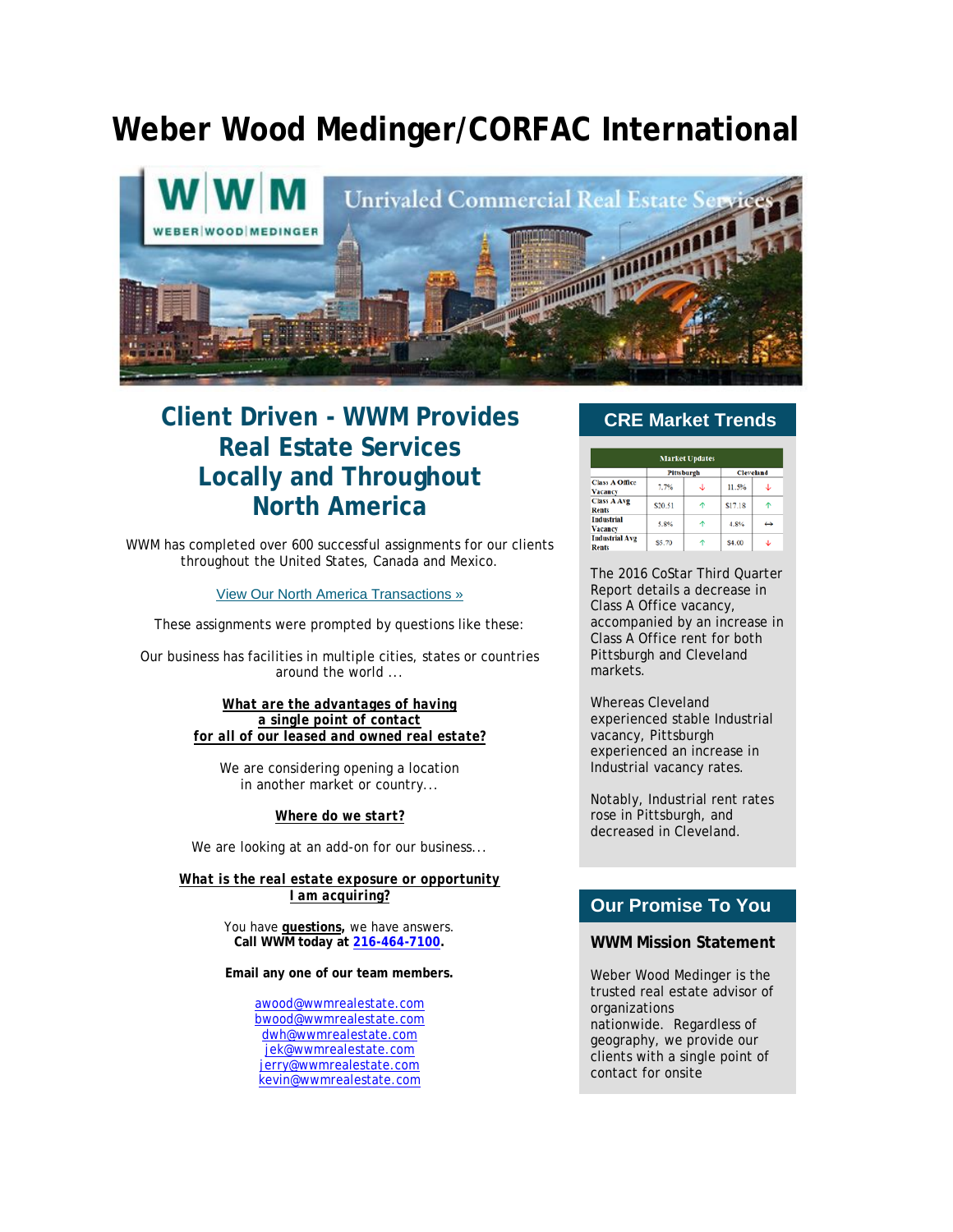**WWM Extends Reach Beyond North America with Recent Assignments in Europe and CORFAC's Global Footprint Expansion**



Weber Wood Medinger/CORFAC International is a proud affiliate of CORFAC International, an alliance comprised of entrepreneurial commercial real estate firms from across the globe. This year, CORFAC's Annual Fall Summit took place in Toronto, Canada. With representation from Canada, Colombia, England, France, Ireland, Israel, Italy, Mexico, South Korea, Spain, Switzerland and Russia, the global affiliate attendance was the largest in recent history.

[View Our CORFAC Office Location Maps »](http://click.icptrack.com/icp/relay.php?r=&msgid=0&act=111111&c=1590285&destination=http%3A%2F%2Fwww.wwmrealestate.com%2Fmain%2Fcorfac)

# **WWM Facilitates Scottrade Expansion in OH and PA Markets**



**Denise Hahn** 



**Kevin Riley, CCIM** 

representation, and sustain lasting relationships through personalized, world-class service from our collaborative team of acclaimed partners.

### **Corporate Services**

Tenant Representation Property Brokerage Negotiation Development Strategic Planning Construction Oversight

### **Our Clients Speak For Us**

Hear what our clients are saying:

[Read Testimonials »](http://click.icptrack.com/icp/relay.php?r=&msgid=0&act=111111&c=1590285&destination=http%3A%2F%2Fwwmrealestate.com%2Fmain%2Ftestimonials)

[See Our Property Listings »](http://click.icptrack.com/icp/relay.php?r=&msgid=0&act=111111&c=1590285&destination=http%3A%2F%2Fwwmrealestate.com%2Fmain%2Flisting)

[View Our News Highlights »](http://click.icptrack.com/icp/relay.php?r=&msgid=0&act=111111&c=1590285&destination=http%3A%2F%2Fwww.wwmrealestate.com%2Fmain%2Fnews)